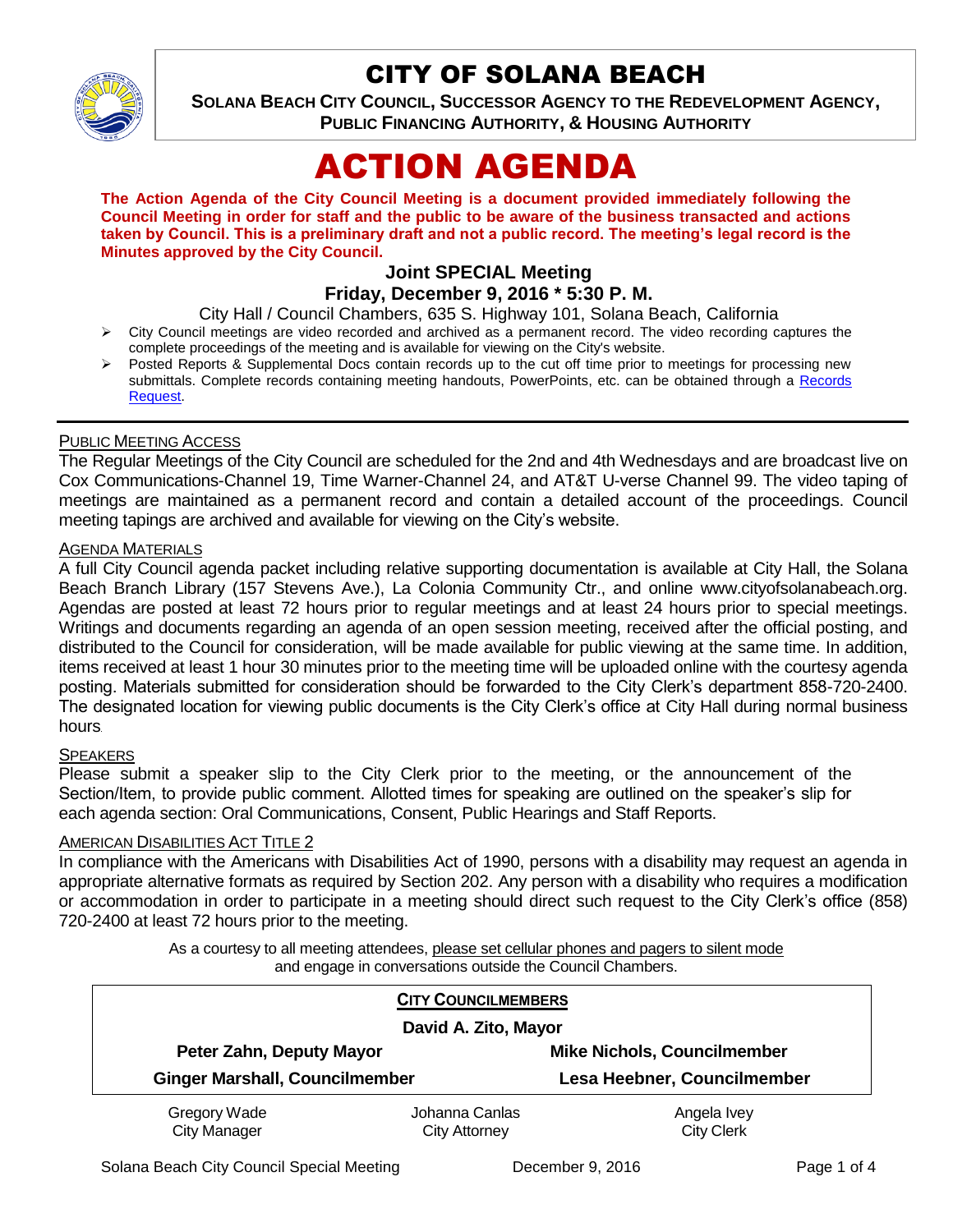#### SPEAKERS:

Please submit your speaker slip to the City Clerk prior to the meeting or the announcement of the Item. Allotted times for speaking are outlined on the speaker's slip for Oral Communications, Consent, Public Hearings and Staff Reports.

#### READING OF ORDINANCES AND RESOLUTIONS:

Pursuant to Solana Beach Municipal Code Section 2.04.460, at the time of introduction or adoption of an ordinance or adoption of a resolution, the same shall not be read in full unless after the reading of the title, further reading is requested by a member of the Council. If any Councilmember so requests, the ordinance or resolution shall be read in full. In the absence of such a request, this section shall constitute a waiver by the council of such reading.

#### **CALL TO ORDER AND ROLL CALL:**

# **CLOSED SESSION REPORT:**

# **FLAG SALUTE:**

#### **APPROVAL OF AGENDA: COUNCIL ACTION: Approved 5/0**

#### **ORAL COMMUNICATIONS:**

This portion of the agenda provides an opportunity for members of the public to address the City Council on items relating to City business and not appearing on today's agenda by submitting a speaker slip (located on the back table) to the City Clerk. Comments relating to items on this evening's agenda are taken at the time the items are heard. Pursuant to the Brown Act, no action shall be taken by the City Council on public comment items. Council may refer items to the City Manager for placement on a future agenda. The maximum time allotted for each presentation is THREE MINUTES (SBMC 2.04.190). Please be aware of the timer light on the Council Dais.

#### **COUNCIL COMMUNITY ANNOUNCEMENTS / COMMENTARY:**

*An opportunity for City Council to make brief announcements or report on their activities. These items are not agendized for official City business with no action or substantive discussion.* 

#### **B. PUBLIC HEARINGS:** (B.1.)

This portion of the agenda provides citizens an opportunity to express their views on a specific issue as required by law after proper noticing by submitting a speaker slip (located on the back table) to the City Clerk. After considering all of the evidence, including written materials and oral testimony, the City Council must make a decision supported by findings and the findings must be supported by substantial evidence in the record. An applicant or designees for a private development/business project, for which the public hearing is being held, is allotted a total of fifteen minutes to speak, as per SBMC 2.04.210. A portion of the fifteen minutes may be saved to respond to those who speak in opposition. All other speakers have three minutes each. Please be aware of the timer light on the Council Dais.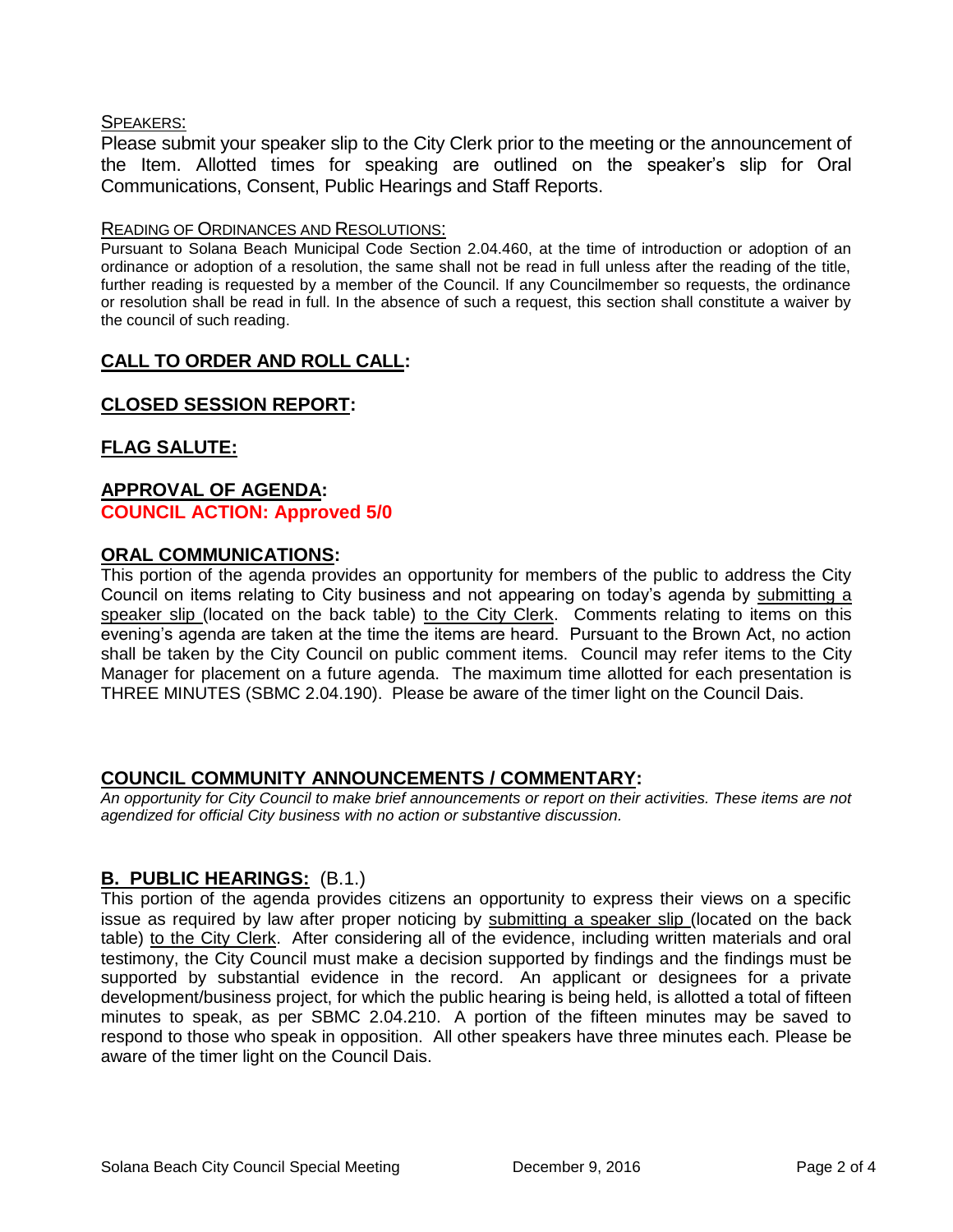#### **B.1. Public Hearing: 330 S. Cedros Ave., Applicant: McLeod, Case 17-16-03.** (File 0610-60)

Recommendation: The proposed project meets the minimum objective requirements under the SBMC, is consistent with the General Plan and may be found, as conditioned, to meet the discretionary findings required as discussed in this report to approve a DRP (Development Review Permit), CUP (Conditional Use Permit), SDP (Structure Development Permit) and MEC (Minor Exception). Therefore, Staff recommends that the City Council:

- 1. Conduct the Public Hearing: Open the public hearing, Report Council disclosures, Receive public testimony, Close the public hearing.
- 2. Find the project exempt from the California Environmental Quality Act pursuant to Section 15332 of the State CEQA Guidelines.
- 3. If the City Council makes the requisite findings and approves the project, adopt **Resolution 2016-130** conditionally approving a DRP, SDP, CUP, MEC and comprehensive sign plan for the project for a mixed use development at 330 S. Cedros Avenue, Solana Beach.

[Item B.1. Report \(click here\)](https://solanabeach.govoffice3.com/vertical/Sites/%7B840804C2-F869-4904-9AE3-720581350CE7%7D/uploads/Item_B.1._Report_(click_here)_-_12-09-16.PDF)

[Attachment 1](https://solanabeach.govoffice3.com/vertical/Sites/%7B840804C2-F869-4904-9AE3-720581350CE7%7D/uploads/Attachment_1_-_12-09-16_-_R.pdf) - R

[Attachments 2-11](https://solanabeach.govoffice3.com/vertical/Sites/%7B840804C2-F869-4904-9AE3-720581350CE7%7D/uploads/Atatchments_2-11_-_12-09-16.pdf)

[B.1. Updated Report #1](https://solanabeach.govoffice3.com/vertical/Sites/%7B840804C2-F869-4904-9AE3-720581350CE7%7D/uploads/B.1._Updated_Report__1_-_12-09-16_.pdf)

# [B.1. Updated Report #2](https://solanabeach.govoffice3.com/vertical/Sites/%7B840804C2-F869-4904-9AE3-720581350CE7%7D/uploads/B.1._Updated_Report__2_-_12-09-16_.pdf)

# [B.1. Updated Report #3](https://solanabeach.govoffice3.com/vertical/Sites/%7B840804C2-F869-4904-9AE3-720581350CE7%7D/uploads/B.1._Updated_Report__3_-_12-09-16.pdf)

*Posted Reports & Supplemental Docs contain records up to the cut off time, prior to the start of the meeting, for processing new submittals. The final official record containing handouts, PowerPoints, etc. can be obtained through a Records Request to the City Clerk's Office.*

#### **COUNCIL ACTION: Approved 5/0 to close the public hearing.**

**COUNCIL ACTION: Approved 4/0/1 (Noes: Zahn)** to reject the parking demand study as the method to justify the share parking, to perform ongoing monitoring of the project, to change the 250 sq. ft. requirement to 125 sq. ft., approve the minor exception for the shared parking with the loading zone, the landscaping would proceed with grates of 5.5 ft. and use of trees. And that to add to the record to accept the monument sign as public art because it was unique now but that no other location use their address as a monument sign for art since it would no longer be unique.